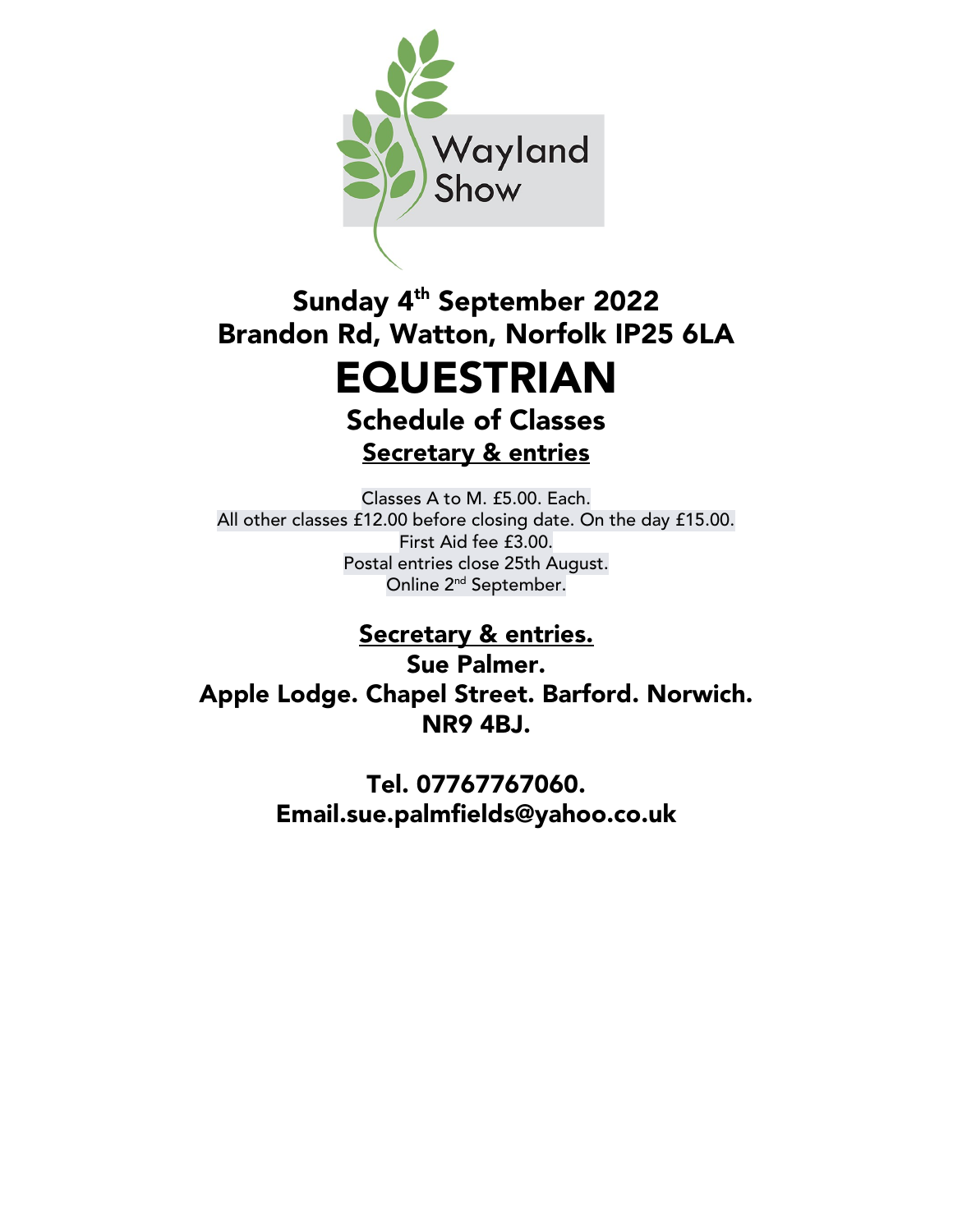### RULES AND REGULATIONS: By entering our competition you are accepting our terms and conditions:

- 1. HARD HATS It is the sole responsibility of riders to ensure that at all times whilst on horseback they wear correctly fitting protective headgear with a 3 POINT HARNESS which complies with the latest British Standard. The Society accepts no responsibility for any injury arising from a failure to comply with this regulation.
- 2. Each entrant will agree to indemnify the organisers against the legal action arising from any accident what so ever.
- 3. All entry fees must be paid before entering the ring.
- 4. Any objections must be handed to the show secretary in writing with a deposit of £10 within ten minutes of the alleged event occurring.
- 5. The organisers/landowners will not be held responsible for any damage, injury or loss to any competitor, animal or property.
- 6. All persons attending the show do so at their own risk & should carry their own public Liability.
- 7. Correct dress for horse, rider and grooms must be worn in the ring.
- 8. GROOMS. Grooms entering the ring will be expected to be correctly dressed and be wearing the appropriate hat. If grooms are incorrectly turned out, they will be asked to leave the ring and the rider they are assisting will be penalized.
- 9. All horses in ridden classes must be 4 years old or over.
- 10. Entry fees are non-refundable.
- 11. The organizers reserve the right to refuse entry for any reason whatsoever without stating the reason.
- 12. The judge's decision is final.
- 13. While every effort has been made to accommodate competitors, it is inevitable that classes may clash. It is the competitor's responsibility to alert Ring Stewards – or, if necessary, to decide ultimate priorities.
- 14. Classes will be split if entries warrant.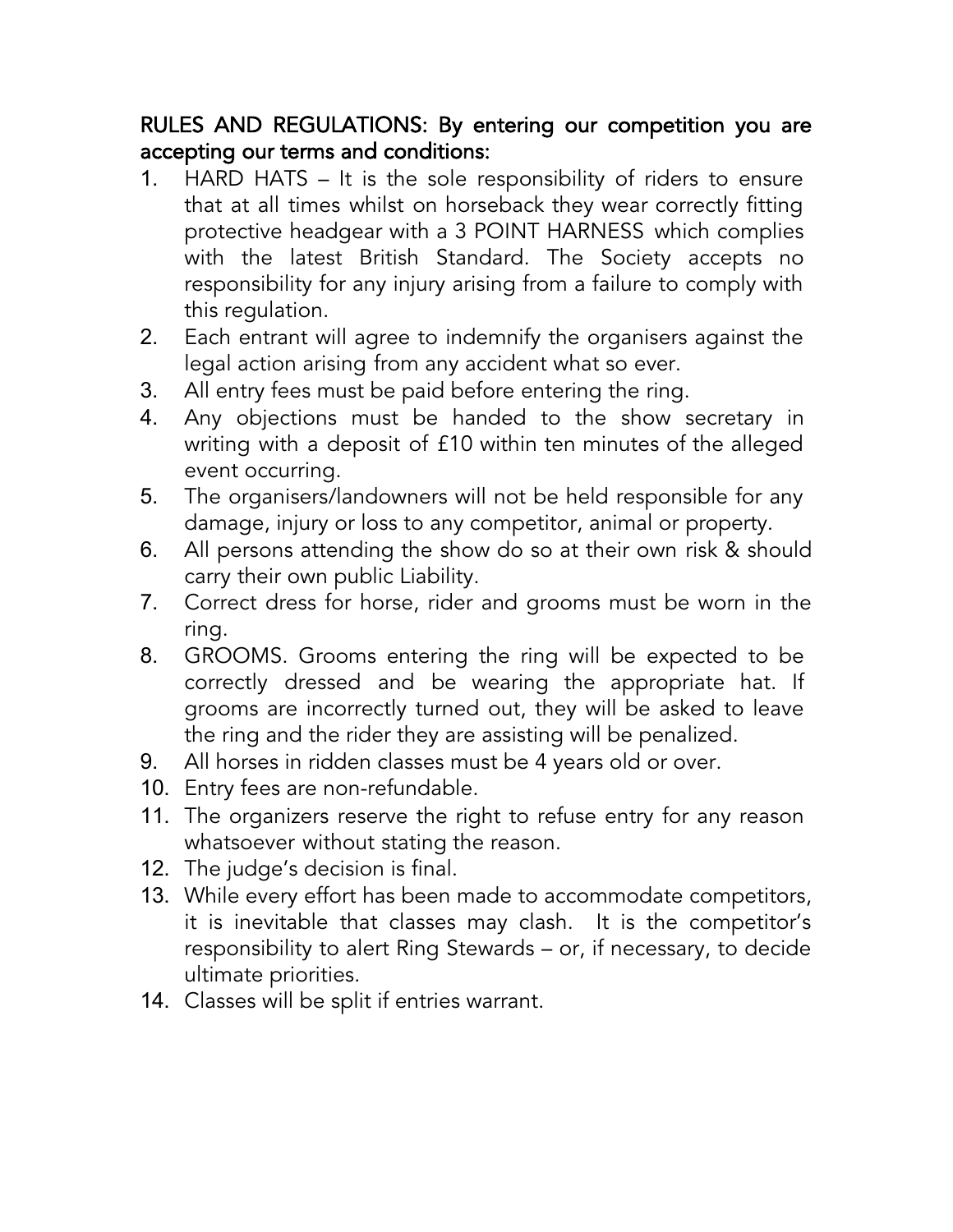## FUN CLASSES Ring One to follow Shetland classes.

Not before 1.00. start. Entries before and on the day – £5.00 per class. These Classes Can be In-hand or Ridden.

Judge:.

- A. Most Handsome Gelding\*
- B. Most Pretty Mare\*
- C. Horse/Pony with the prettiest eyes\*
- **D.** Horse/Pony with the Mane & Tail longest tail\*
- **E.** Handler. Over 16 Years old \*
- F. Child handler 7 years and under. Can be supported by an Adult.
- G. Child Handler. 8 to 16 Years old.

Championship.

- **H.** Best Coloured markings.
- I. Best kept feet open to shod and unshod
- J. Best Condition Grass kept (will be required to trot)
- **K.** Best Condition Stable Kept (will be required to trot)
- L. Pony the Judge would most like to take home
- **M.**Fancy Dress Championship Overall Fun Championship. Sashes for Supreme Fun championship & Reserve.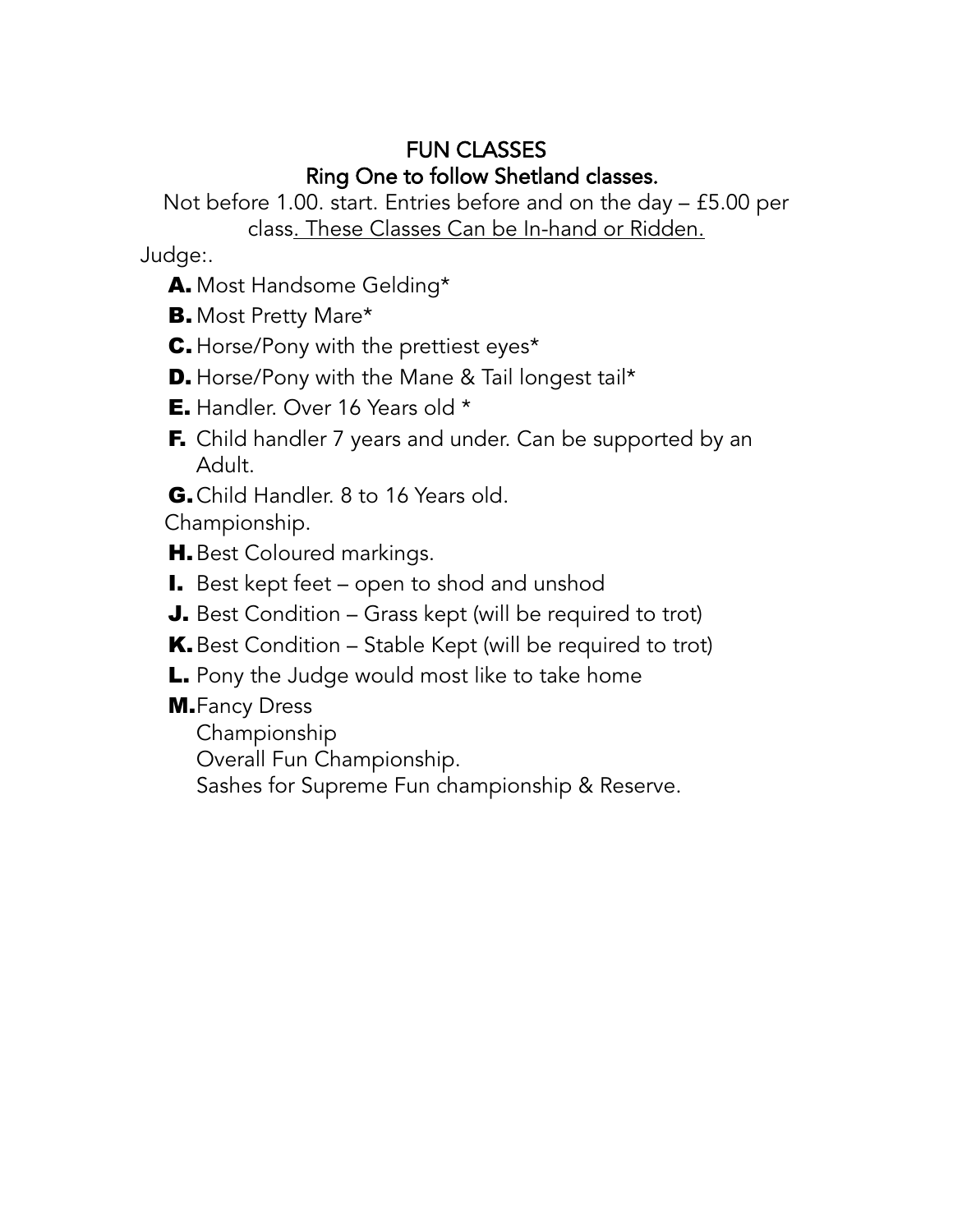### Ring One. 2008 2009 12:30 PM Start

Judge Miss Jane Patterson

Class 1. Miniature yearling, colt, filly or gelding. GEMS rosette awarded to the highest place GEMS member.

Class 2. Miniature 2 and 3 year old. Colt, filly or gelding. GEMS rosette awarded to the highest place GEMS member.

Class 3 Standard yearling, colt, filly or gelding.

Class 4 Standard 2 and 3 year old, colt, filly or gelding.

Junior championship. 1st and 2nd prize winners from above classes to compete for SPSBS rosettes.

Class 5. Miniature Gelding, 4 years old and over. GEMS rosette awarded to the highest place GEMS member.

Class 6. Miniature Stallion, 4 years old and over. GEMS rosette awarded to the highest place GEMS member.

Class 7. Miniature Mare, 4 years old and over. GEMS rosette awarded to the highest place GEMS member.

Class 8. Miniature Championship. 1st and 2nd prize winners from all miniature classes. To compete for the spsbs rosettes.

Class 9. Solid colour, open to any age. GEMS rosette awarded to the highest place GEMS member. •

Class 10. Black pony. Open to any age. GEMS rosette awarded to the highest place GEMS member. •

Class 11. Broken coloured. Open to any age. GEMS rosette awarded to the highest place GEMS member. •

Class 12. Standard Gelding, 4 years old and over.

Class 13. Standard Stallion, 4 years old and over.

Class 14. Standard Mare, 4 years old and over.

Class 15. Standard Championship. 1st and 2nd prize winners from all standard classes to compete for SPSBS rosettes.

Overall Shetland Championship. All champions and reserve to compete for SPSBS rosettes.

Highest place geldings from above classes to return to compete for best gelding as well as highest place foals and young handlers.

### IN HAND SHOWING. RING TWO.

9am start.

Judge: Mandy Beckwith.

Class 16. Novice. Not to of won 2 firsts before Jan 2022. Any Age.

Class 17. Yearling any breed or type

Class 18. 2 &3yr old's any breed or type.

Championship  $A - (1^{st} \& 2^{nd}$  placed in classes (16 –18)

Class 19. Piebald/Skewbald, stallion, mare, or Gelding Any Age

Class 20. Foreign Breeds & Part-bred. Any Age.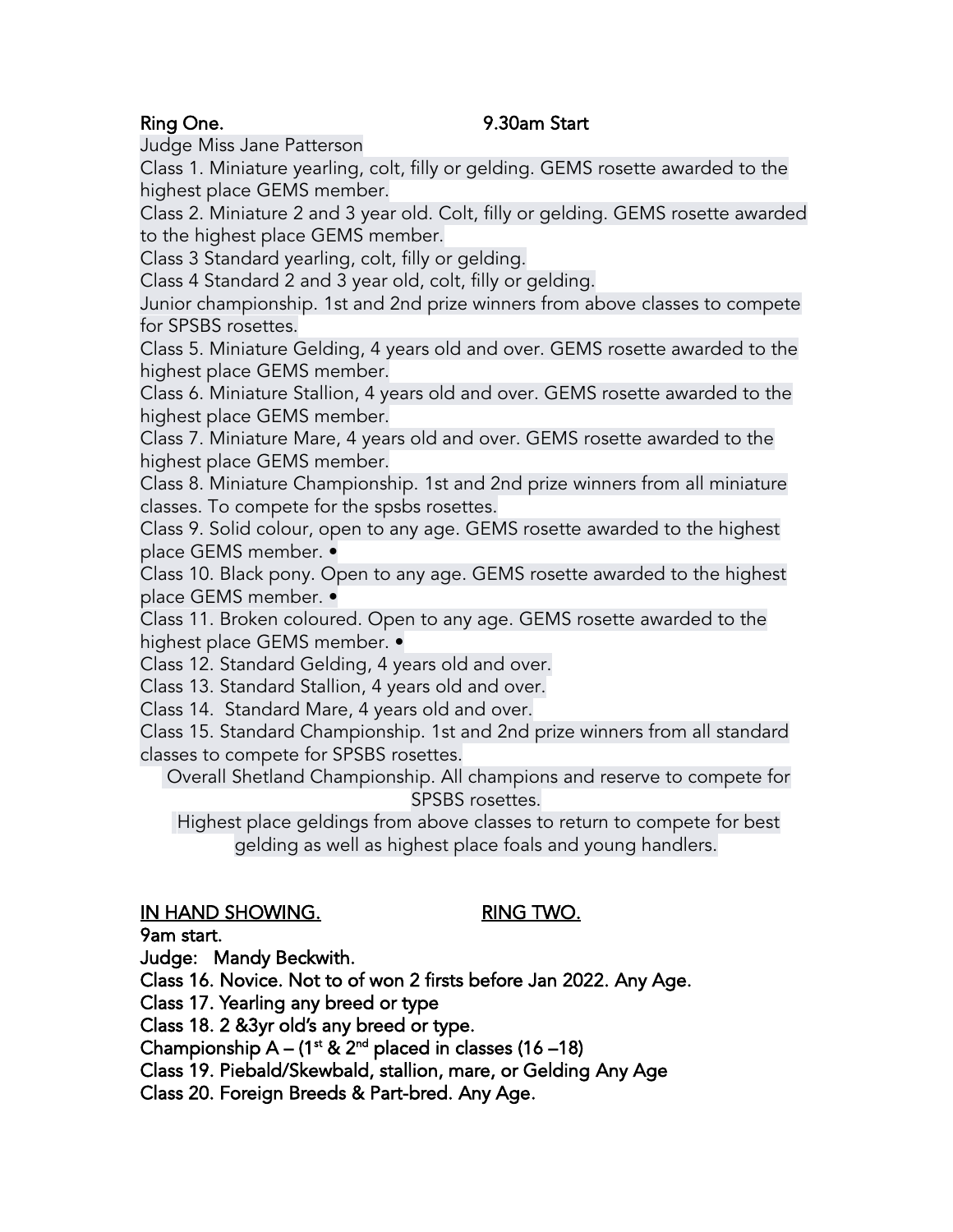Class 21. Pure Any age. Class 22. Veteran (15 & over) Championship  $A - (1^{st} & 2^{nd}$  placed in classes (18 –22) Not before 11am. Class 23. Part-bred, Any age. Class 24. Miniature Any age. Class 25. Gypsy Type Any age. Class 26. In Hand and under not to exceed 153cms at maturity. Championship  $1 - (1^{st} 8t 2^{nd}$  placed in classes (23- 26) Class 27. Cob Type. Any Age. Class 28. In-hand Horse. Stallion Mare or Gelding. Class 29. In Hand ROR. Any Age. Class 30. Heavy horse Part-bred & Rare breeds. Any Age. Championship B 1–  $(1<sup>st</sup>$  & 2<sup>nd</sup> placed in classes (27- 30) Judge Jane Paterson. Not before. 1.30 pm. Class 18. Open to In Hand Mountain & Moorland ponies registered with their respective Pure Bred Societies Stallion, mare, or gelding, 4 years and over. Class 19. Open to In Hand Mountain & Moorland ponies registered with their respective Pure Bred Societies Stallion, mare, or gelding, 3 years and under. Championship C– ( $1<sup>st</sup>$  &  $2<sup>nd</sup>$  placed in classes 18-21) SUPREME CHAMPION - IN HAND (Champions and Reserves Sashes for Champion and Reserve. Wayland Show Supreme Equine Champion follows on from In-hand

& Ridden Supremes.

Ridden classes. The contract of the contract of the contract of the contract of the contract of the contract of the contract of the contract of the contract of the contract of the contract of the contract of the contract o

9am Start.

Judge: Lesley Bradfield.

Class 22. Tiny Tots Lead rein Riders 8 and under, Pony not exceeding 128cms.

Class 23. Tiny Tots Lead Rein, Riders 6 Years and under. Any type.

Class 24., Riders 10 and under. Pony not exceeding 138cms.

Mini Championship. ( $1<sup>st</sup>$  &  $2<sup>nd</sup>$  placed in classes (22- 24)

Class 25. Ridden Novice Walk & trot only.

Class 26. Novice Ridden Not to of won three first prizes this year.

Class 27. Novice Rider 10 years and under Not to have won 3 firsts before 1 $\mathrm{^{st}}$ January 2022.

Class 28. Novice Rider 10 years to 16 not to have won 3 firsts before 1<sup>st</sup> January 2022.

 $CHAMPIONSHIP$  Novice Championship. 1<sup>st</sup> & 2<sup>nd</sup> placed in classes (25-28)

Class 29. MOUNTAIN & MOORLAND LEAD REIN. Class 30. MOUNTAIN & MOORLAND FIRST RIDDEN.